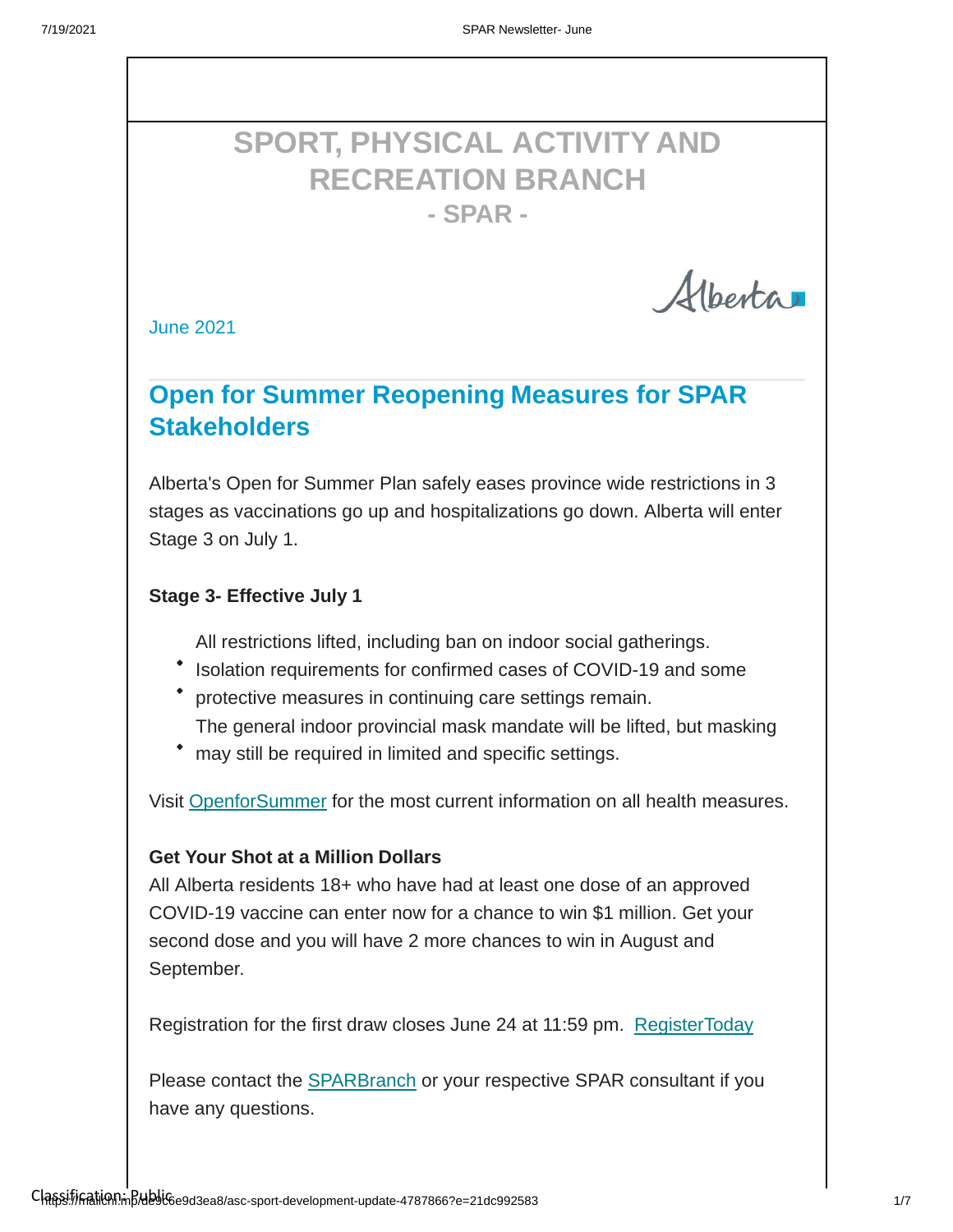# **2021 New Jumpstart Sport Relief Funding**

Sport and recreation has the power to unite communities and the nation – this is the spark needed more than ever post-pandemic.

Thanks to another gift of \$12 million from Canadian Tire Corporation to the Sport Relief Fund, new financial support is available to sport organizations to help build back sport and play through 2021.

Application for the final phase of [the fund is now open. Visit](https://jumpstart.canadiantire.ca/pages/sport-relief-fund-apply) the Jumpstart website for [more information.](https://jumpstart.canadiantire.ca/pages/sport-relief-fund-apply)

Grant application are now open. Employers have until Aug. 31 to apply. A second intake will open on Sept. 15 and close on Dec. 31.

Visit the [website](https://www.alberta.ca/alberta-jobs-now-program.aspx#apply) for more information.

#### **June is Recreation and Parks Month (JRPM)**

As we enter Stage Two of reopening, Minister Aheer and Minister Nixon remind all Albertans during Recreation and Parks month of the recreation and mental health benefits from parks and public lands through the [co-signeddeclaration,](https://www.alberta.ca/release.cfm?xID=7930003FB662E-D543-70E9-3F042031DE23F503) which describes the importance of recreation and parks.

The theme of JRPM this year is #CommUNITY. The recreation and parks sector in Alberta, especially at the community level, has been deeply affected over the past 18 months. Our outdoor spaces and places have been highlighted for the important role they play in providing venues for physical and mental health, respite, and for continuing our social connections.

In June, you are encouraged to visit your #CommUNITY parks, recreation centers, and open spaces to celebrate Recreation & Parks Month.

Visit the [JRPMwebpage](https://arpaonline.ca/events/recreation-parks-month/#%3A%7E%3Atext%3DAt%20the%20Alberta%20Recreation%20and%2Cfacilities%20and%20programs%20in%20Alberta) for a list of activities.

#### **ParticipACTION Community Better Challenge**

The ParticipACTION Community Better Challenge is a national physical activity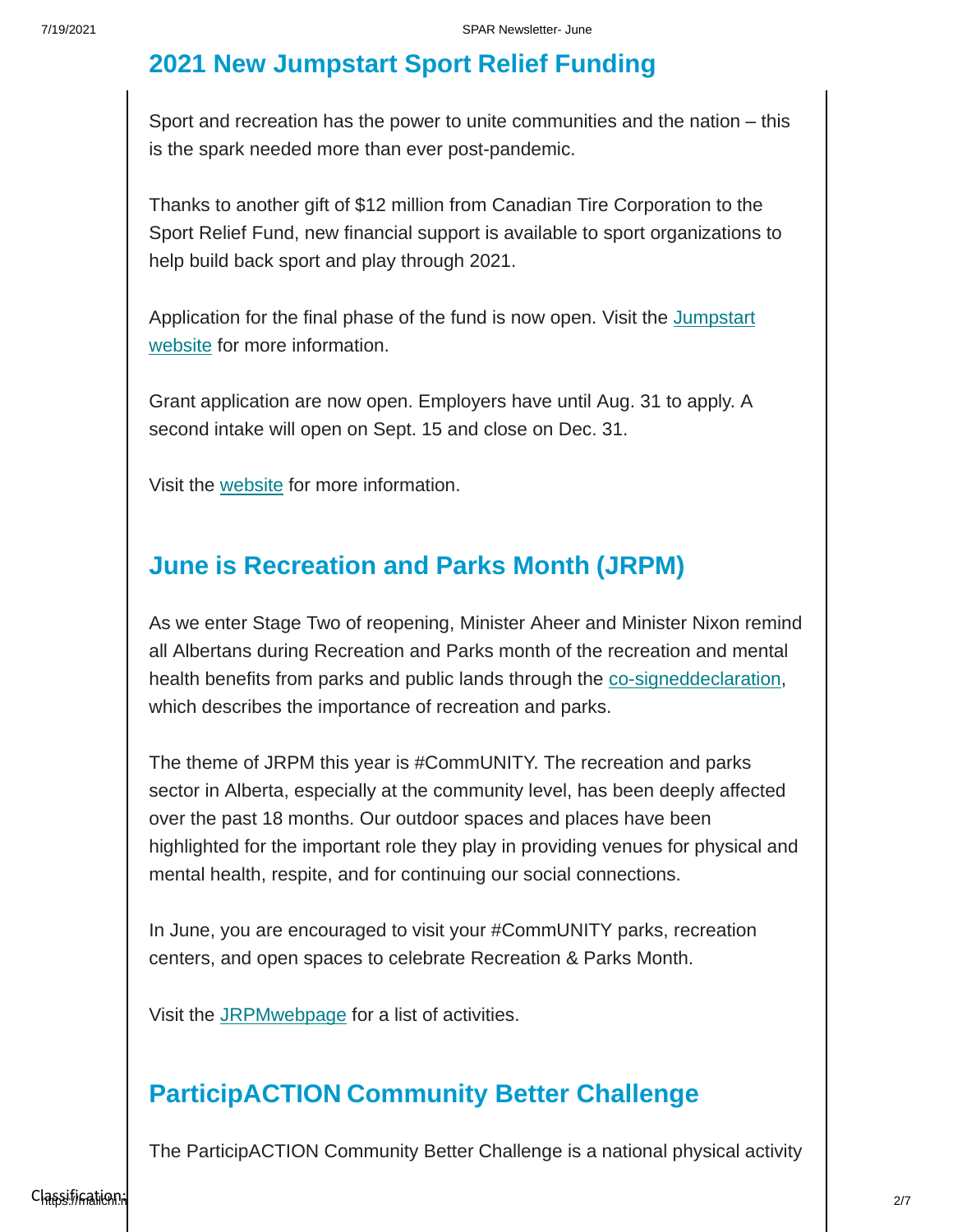initiative that encourages Canadians to get active in search of Canada's Most Active Community.

It is open to everyone and all minutes tracked on the app and website from June 1 – 30 count toward a community's total score. After June 30, 50, finalist communities will be invited to submit an application explaining why they deserve to be Canada's Most Active Community.

For more information on the Community Challenge go to the ParticiPACTION [website.](https://www.participaction.com/en-ca/programs/community-challenge)

# **COVID Sport Tourism Canada Survey shows country is ready for sport hosting to "Bounce Back"**

For the past several months, Sport Tourism Canada (STC) has been focused on responding to and preparing for a post-COVID sport hosting and economic reboot.

More than 600 organizations responded to a survey conducted in December of 2020. The survey was designed to provide the necessary data to help guide decision-makers for the safe return of domestic sport events. The three major objectives for this study were to:

- Provide meaningful, actionable insights into the current state of sport hosting / sport tourism in Canada.
- Enable the return of sport event hosting and to restart local economies through sport tourism.
- Provide information that will restore the confidence of participants, spectators and communities in hosting, attending and travelling to sport events

The first report in a series of three industry studies, Bouncing Back - Preparing for a Sport Hosting and Economic Reboot –is now available.

Visit the [SportTourismCanadaWebsite](https://sporttourismcanada.com/covid-19-recovery-task-force/) to view the complete report.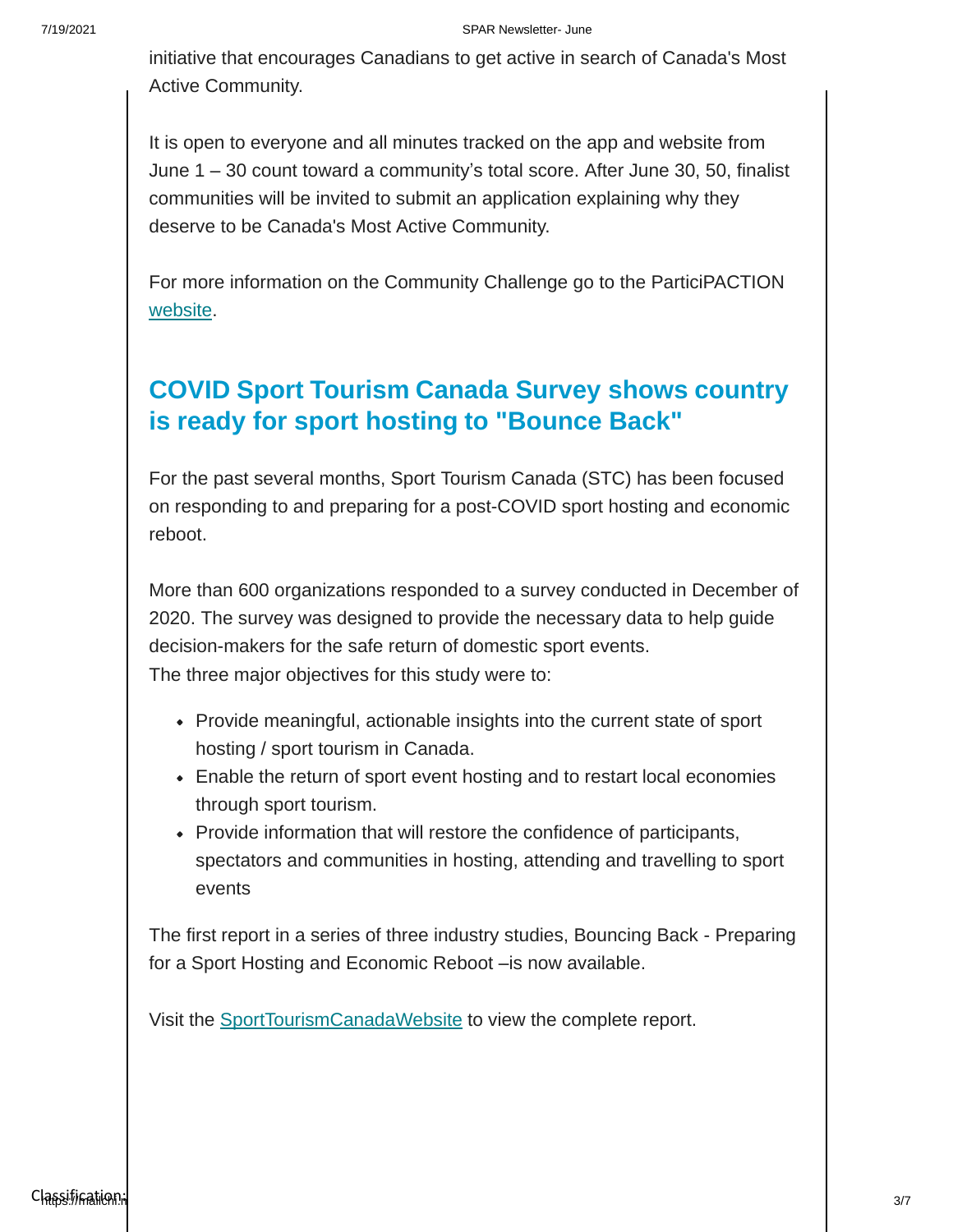## **The Built Together Healthy Communities Grant Program**

The Alberta Blue Cross® created this grant program to help Albertans build spaces for active living in their community. Recipients receive a one-time \$50,000 grant to fund an infrastructure project in their community. Since 2013, the grant program has funded 33 initiatives and contributed more than \$1.6 million to projects across Alberta.

The program is designed to fund infrastructure projects that promote active living. Programs must be publicly accessible and free of membership charge. See the [AlbertaBlueCrosswebsite](http://www.ab.bluecross.ca/aboutus/built-together.php#%3A%7E%3Atext%3DThe%20Alberta%20Blue%20Cross%C2%AE%2Cinfrastructure%20project%20in%20their%20community) for more information.

#### **Quality Sport for Communities and Club Resources**

Sport for Life has developed a resource, to provide a guide to Quality Sport delivery based on Long-Term Development. It identifies how community sport organizations can work with key partners, such as their National Sport Organization (NSO), Provincial/Territorial Sport Organization (PTSO) and municipal recreation departments, to improve and sustain Quality Sport.

The resource will be useful for sport leaders, coaches, municipal recreation leaders, PTSOs, funders and everyone committed to working together to deliver the best possible sport to all Canadians.

Visit the [SportforLifewebsite](https://sportforlife.ca/portfolio-view/quality-sport-for-communities-and-clubs/) for more information and for downloadable resources.

# **The 2021 Sport Canada Research Initiative (SCRI) virtual conference is coming this Fall!**

The Sport Canada Research Initiative Conference (SCRI Conference) will gather the sports community, government and sport researchers to share their knowledge and expertise.

 $\textsf{Cl}_\textsf{R5}$ sification: Publication: Publication: Publication: Publication: Publication: Publication: Publication: Publication: Publication: Publication: Publication: Publication: Publication: Publication: Publication: The 2021 SCRI conference is focused on sport participation and will engage delegates on the future of sport. The conference will take place on October 28th and 29th, 2021.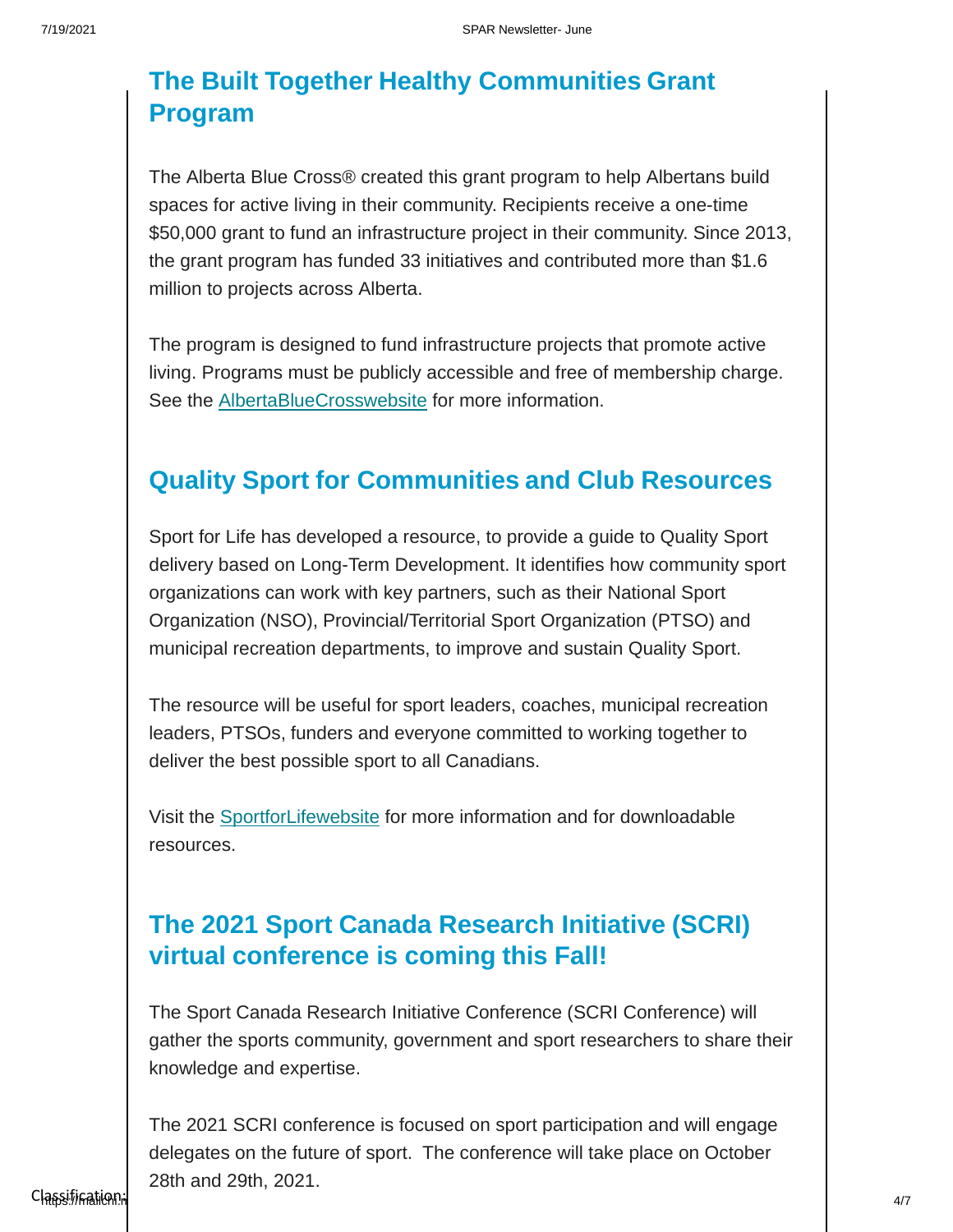Registration full schedule will be available Registration coming soon.

For more information, visit the [conferencewebsite.](https://sirc.ca/SCRI)

# **The Impact of COVID-19 restrictions on Canadian Athlete Well-being Research Project**

Professors from the University of the Fraser Valley in British Columbia are conducting research to explore how COVID-19 and public health measures have impacted sport participant and athlete well-being.

The research findings will help to understand how athletes and sport participants across the country have been managing these past few months with increased restrictions in place. The results will also help researchers to understand how COVID-19 has affected athlete mental and emotional wellbeing.

The online survey will take approximately 15-20 minutes to complete, and is open to athletes over the age of 14.

Please see the link below for additional information if you would like to participate in the survey.

[www.surveymonkey.com/r/sportsonlockdown.](https://www.surveymonkey.com/r/sportsonlockdown)

### **Exciting New Changes coming to SPAR Social Media**

As we move forward in 2021, we have some exciting updates coming to our SPAR social media channels.

These changes will help us better serve our stakeholders and help inform Albertans of the role of the SPAR branch.

Stay tuned for more details.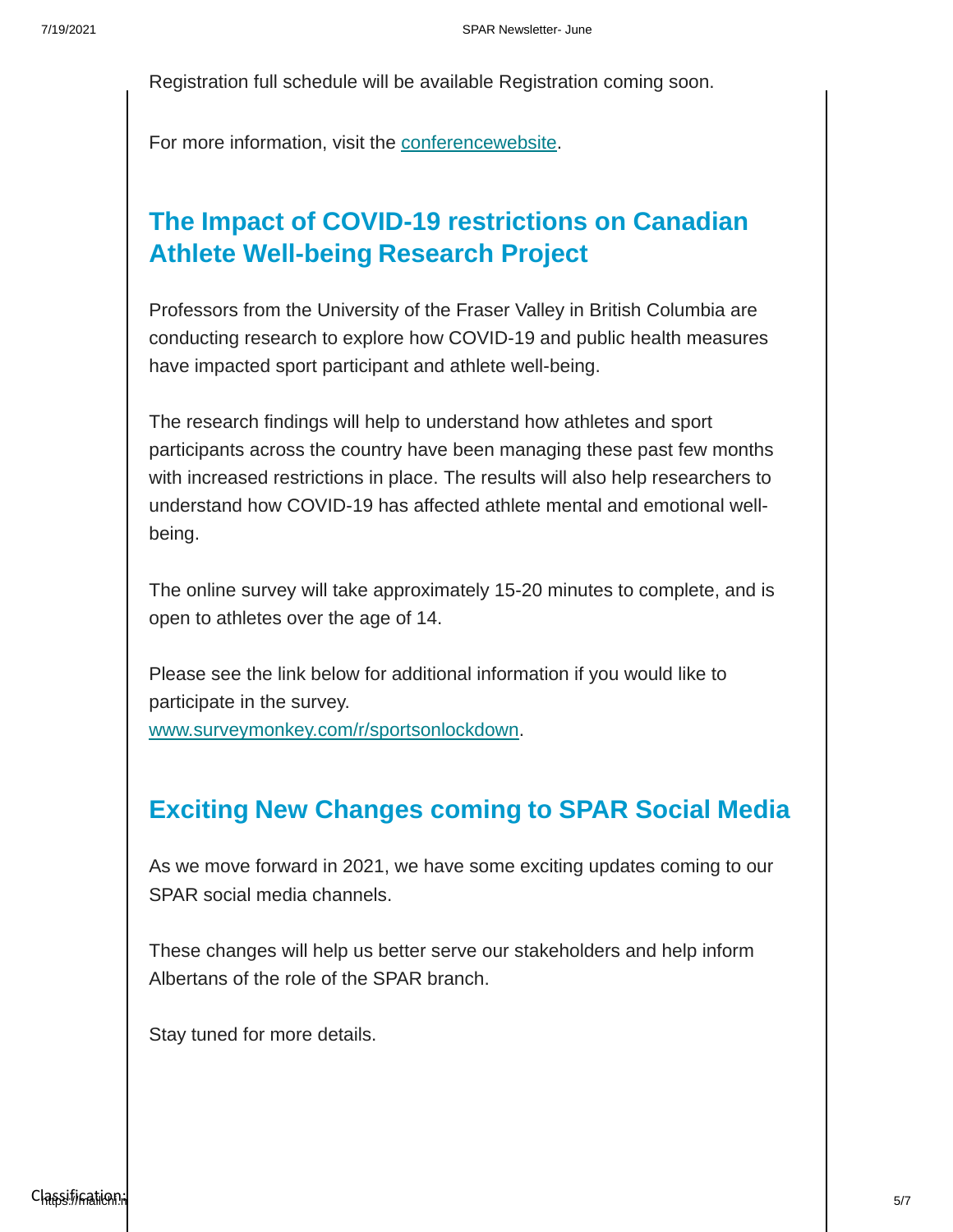#### **Alberta Jobs Now Program**

The Alberta Jobs Now program will provide up to \$370 million to help private and non-profit businesses support much-needed jobs for unemployed and

underemployed Albertans across the province and help Alberta's economy recover.

Employers can apply for up to 20 new hires during each intake period.

Additional leadership positions will help enhance participant experience and protect athletes, coaches and cultural delegates from potentially vulnerable situations.

Employers will be able to apply for a grant that covers 25 per cent of an employee's salary for a 52-week period up to a maximum of \$25,000 per employee. The grant can be used to cover salary or training costs. Employers who hire persons with disabilities will receive a grant 1.5 times higher than the amount they receive for other new employees.

To be eligible for the program, private sector business or non-profit organizations must use the funding to hire unemployed Albertans in a new or vacant position. The new hire must reside and work in Alberta and must not have worked for the employer within the past 90 days.

Grant application are now open. Employers have until Aug. 31 to apply. A second intake will open on Sept. 15 and close on Dec. 31. Visit the [website](https://www.alberta.ca/alberta-jobs-now-program.aspx#apply) for more information



.